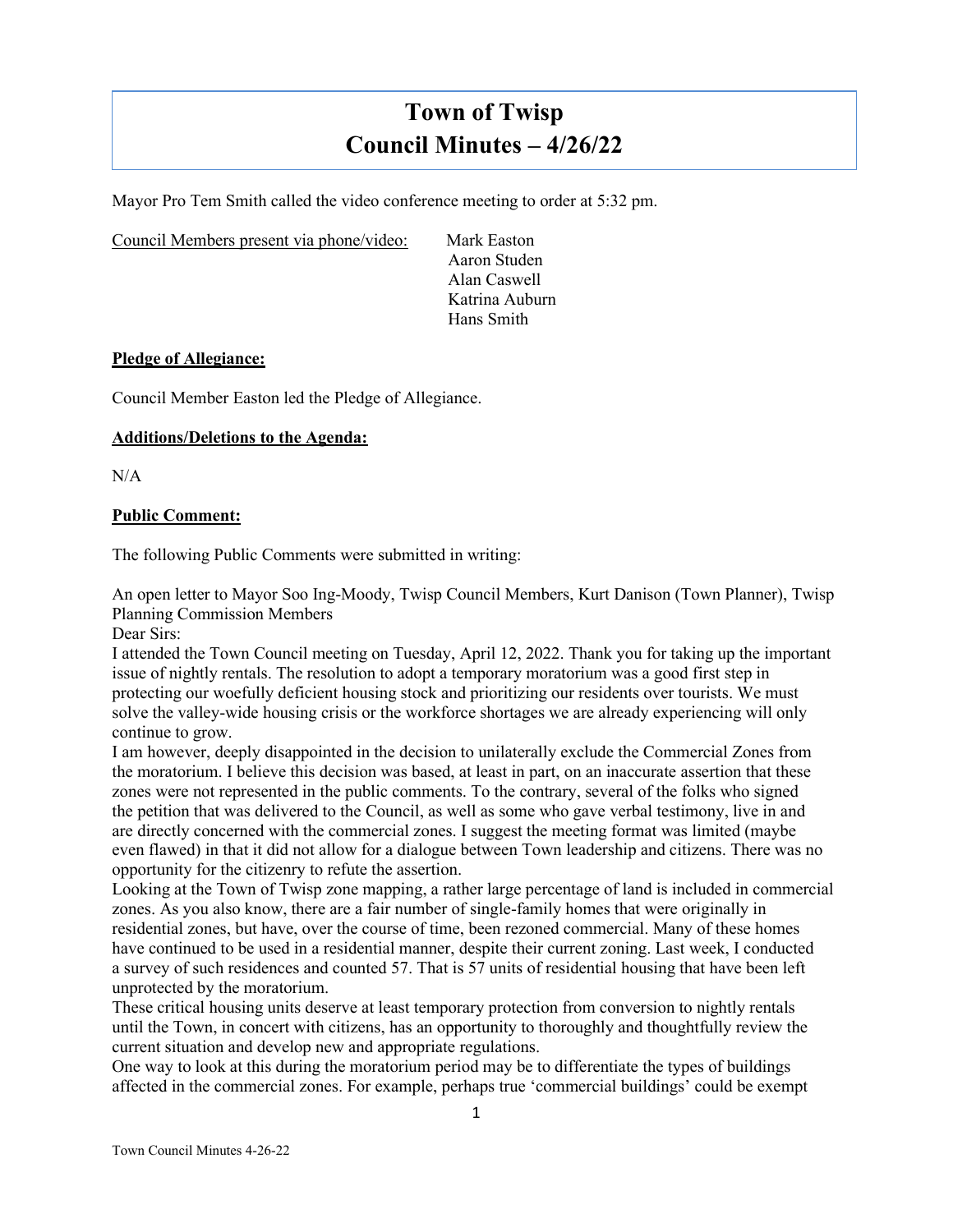from the moratorium, while 'residential structures' are protected by the moratorium. It seems fair to say, that during the Town Council meeting, there was confusion around the process to institute and formalize the moratorium. It appears to me (based on the instructions included in the letter from the Town's legal counsel that was briefly shared in the video call), that perhaps the Town Council did indeed pass a moratorium with exclusions, by way of ordinance; that the moratorium is now in effect; and, that the next step would be a public hearing (within 60 days), after which, the Town will adopt findings of fact, then issue a formal ordinance.

If that is correct, I am hopeful that a more dynamic dialog could be facilitated at the public hearing, and that following the hearing, there would be opportunity for Town Council to amend the ordinance. If my assumptive understandings are incorrect, I implore you to find a path to reconsider the terms of the moratorium. Perhaps this is as simple as putting the issue back on the Council agenda, and accepting additional public comment in support of a revision. I am clearly not familiar with the inner workings of these processes! But one thing I do know … we need Town leadership to get this right. Much rests on this decision.

A separate, but related matter provides another illustration of how this commercial zone exclusion from the moratorium is not in step with the reality on the ground, as related to the proposed Twisp Townhomes PD. This parcel is zoned C-R, and, according to the submitted Development Documents, is intended for residential use. This Planned Development has the potential to add 10 much needed workforce housing units … a number that is significant and meaningful. But if they are not protected from nightly rental, they will be snapped up by investors and put on the open nightly rental market. There is a strong argument, which is widely supported by various voices in the community, to approve the application with 'no nightly rentals' as a condition of approval. Several letters outlining a path to this conditional approval were delivered to the Twisp Planning Department in advance of the April 12th Town Council meeting (these letters should be distributed to all members of the Town Council), and verbal testimony at the April 28th Planning Commission public hearing should be expected. I recognize this issue is made a bit complicated by way that it spans multiple departments within the Town. However, in the end, it will take the Town Council, Planning Department and Commission, along with the mayor and citizens, to thoughtfully resolve these issues.

I appreciate the opportunity to voice my thoughts, concerns and suggestions. Please don't be prejudiced by my Mazama address. I am committed to finding housing solutions in every corner of my home, the Methow Valley ... and I am not ashamed to solicit your help!

Thank you in advance for your open-mindedness to readdress of the terms of the nightly rental moratorium to better support the essential interests of your community.

Most Sincerely,

Claire Bunney

Thank you for giving the issue of nightly rentals the attention it warrants.

Clearly there is a lot of concern.

Let's not lose our momentum on this.

The importance of including all areas of town (residentially and commercially zoned) has become clear.

A moratorium is the right first step.

-Phoebe Hershenow

-----

To Mayor Soo Ing-Moody and the Twisp Town Council...

Thank you for your continuing work on the issue of affordable housing in Twisp, and in particular, on the subject of new nightly rental permits.

I have several points I would like to make this week.

1. I was present at the last meeting when you voted to direct Town staff to draft an

ordinance putting a moratorium on new permits. There was no discussion of a schedule. I, and my fellow Twisp residents who are concerned about this issue, would like a timeline for this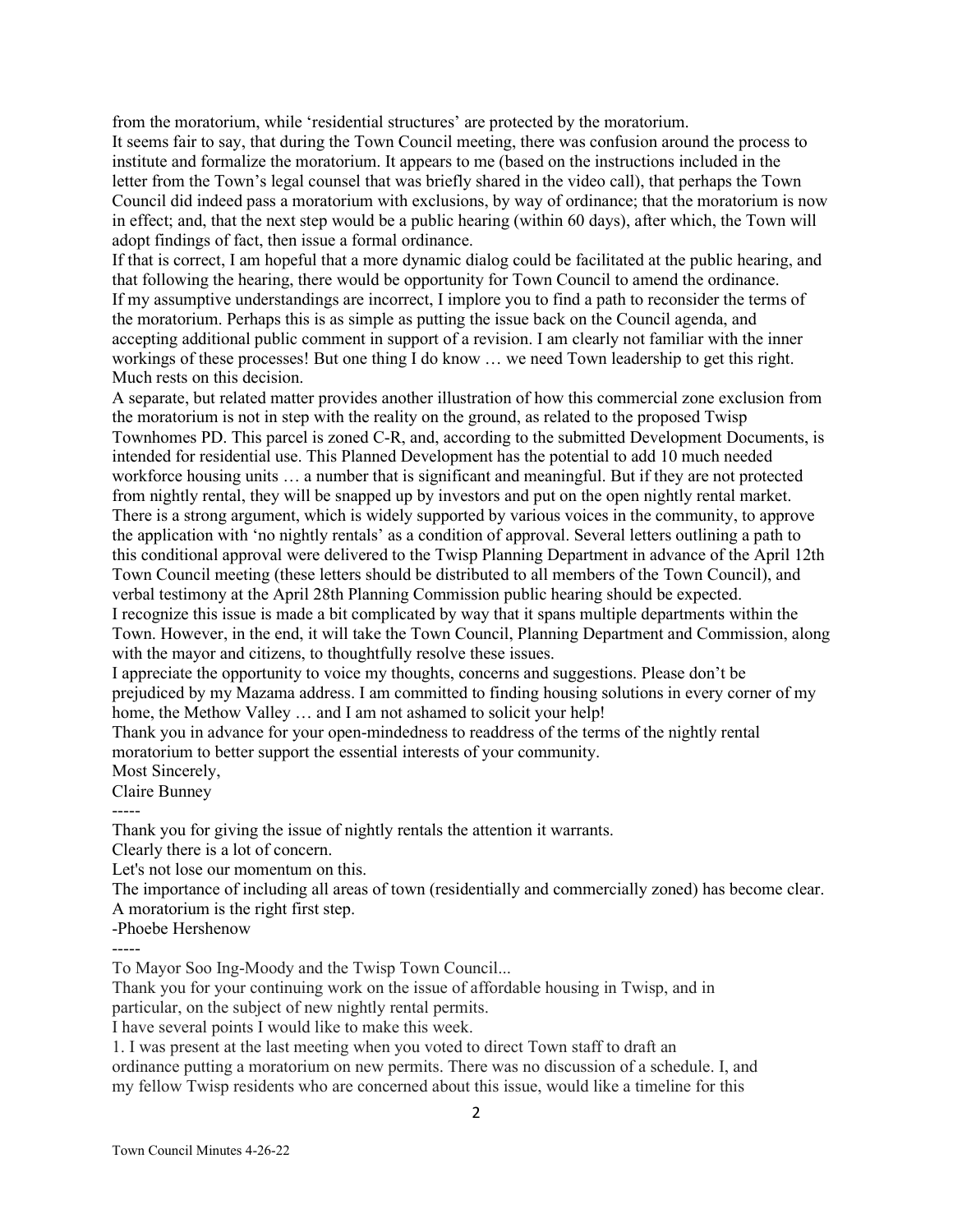effort. When can we expect this to be done?

2. We support expanding the moratorium to include commercial zoning. We want the town to develop a nightly rental policy that covers all current residential areas, some of which are zoned commercial, to preserve current and future housing stock in these areas for our local residents. Rough analysis of the zoning map shows current residential dwellings in commercial zoning totaling somewhere around 35 residences. These are clustered in 4 areas: Along Highway 20 north of the bridge, along the Twisp River Road west of the highway, along the south end of Glover Street and along Lincoln street, and highway frontage south of the Methow River bridge. In addition, there is the potential for much future housing that would be in commercial zoning - the proposed 10-plex by Blackbirds, and the whole Lloyd property along East County Road along the river. We feel it is important to include these areas in the moratorium.

3. We would like contact information for the Planning Commission included on the town's website.

4. We want more transparency on the application process - currently, those wanting a nightly rental permits apply for an "administrative permit". Council members and the public do not see written comments submitted; it is totally done by the (part time) planner. As an aside, the conditions to give a permit require off-street parking, but somehow the permit for the Studen place across from Twisp River Suites got their permit without satisfying that requirement. Respectfully submitted,

Susan Ernsdorff

427 Twisp Ave

------

Hi. I'm a SE Alaskan, but i visit the should-be -autonomous region of Carlton every now and then. As a nomad lately I have noticed all of my communities talking about banning air-bnb's. It is always brought up as a way to protect affordable housing.

If you don't have family in the upper PNW and you want to settle down, air bnb is the only affordable housing. Hotels are way too expensive; and long term studios or 1bdrms etc. are equally bad.

If any community wants to protect affordable housing, the best thing to do is put a moratorium on greed.

Thank you for your time.

-Santiago from SEAk

Dear Town Council,

I applaud your responsiveness to the town's concerns about nightly rentals. I support the moratorium on nightly rentals and the development of a forward-thinking plan for balancing all perspectives on this complicated topic. I have been watching Chelan County's reactive approach and note that by the time nightly rentals have proliferated, it is very difficult to come up with a plan that fosters good will amongst neighbors.

I am writing today, however, to voice my concern about the exemption of the commercial zone from the moratorium. Looking at the zoning map, I see that this exemption includes a very large portion of the town and I wonder if the exemption might better capture the intent described at the last meeting if it was limited to C1 zoning. That said, I also support a moratorium with no exemptions.

If a primary goal is to protect affordable housing, then it would be a shame for any housing options to be lost to this cause in the period while the final policy is crafted.

Thank you for your time and service to the town,

Erin Jenkins

-----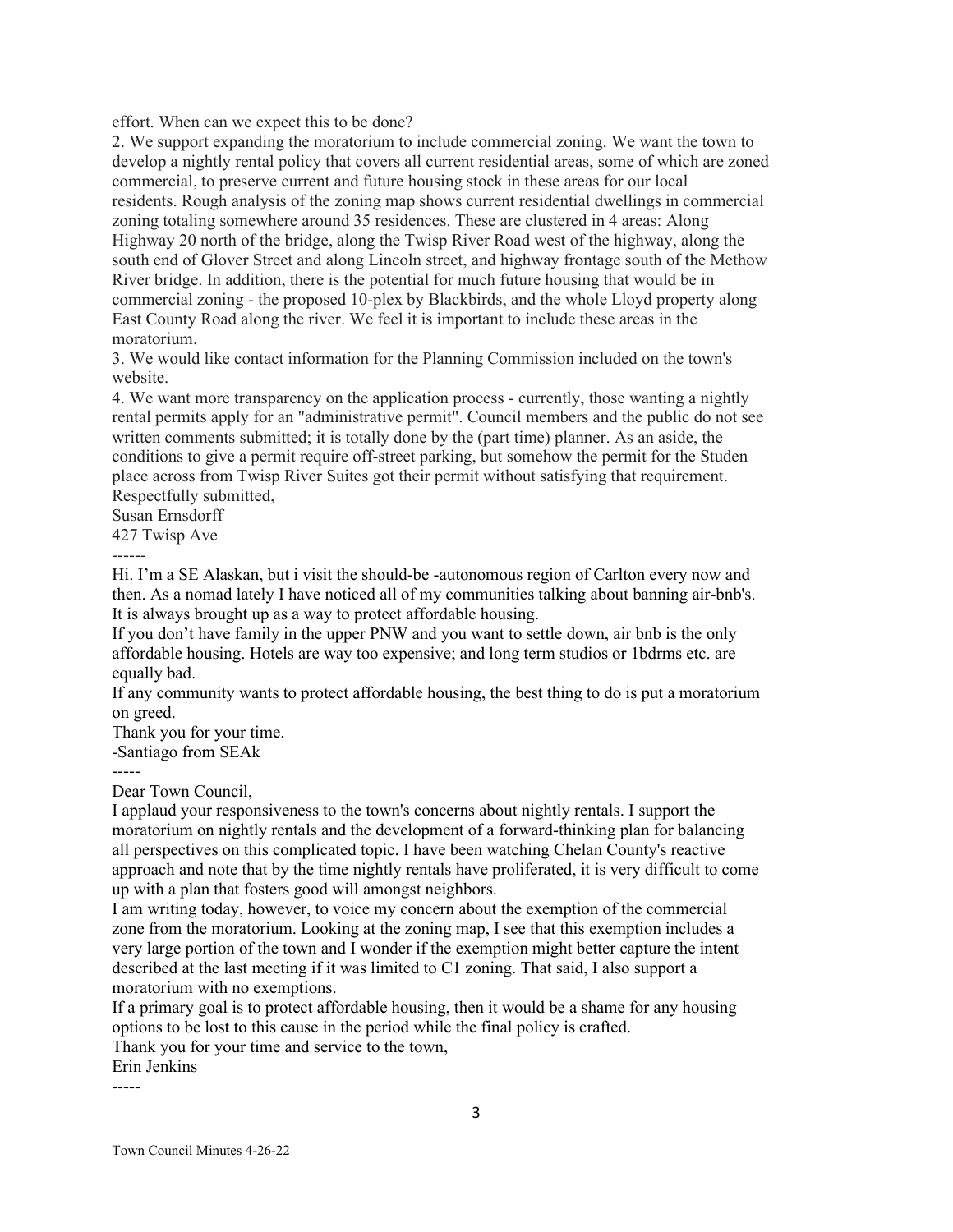Dear Randy, please ensure that the town council members are aware that I am requesting they remove the exemption for residences in commercial zones from the draft ordinance being discussed at the council meeting tonight. We requested a moratorium on **all** nightly rentals until this matter can be discussed in depth and the public has an opportunity to be informed of the discussion which we believe should include all zoning, including commercial areas.

I would also like to see a review of special use permits which currently are used for overnight rentals. Based on my experience with the current application on Twisp Avenue West, the conditions for the permit might be expanded to include a broader scope, including those affecting persons who live more than 300 feet from the applicants' property.

Thanks again for your time and effort to address these complex issues. Merry Maxwell

The following Public Comments were given verbally at the meeting:

Dwight Filer updated the Council by saying the Tree Board had received two grants recently, one from DNR and the other for Classroom in Bloom. He said he has been working with first graders at Methow Valley Elementary School on planting tree seedlings. He said the Methow Conservancy donated \$700 for the purchase of trees. He also invited everyone to the Commons Park on Saturday April 30<sup>th</sup> for the Arbor Day Celebration. He said they have trees they will be giving out.

Isabell Spohn commented that there is a strong opposition for not placing a moratorium on nightly rentals in the Commercial zone. She feels that it was a misrepresentation at the previous council meeting that it was only desired in a residential zone. She pointed out that the petition that was signed by 70+ residents were in favor of a moratorium in all zones of the code. She is urging council to remove section 3A from the moratorium ordinance that will be voted on during tonight's meeting.

Paula Mackrow wanted to emphasize that just because there are few attendees at tonight's meeting, doesn't mean that the interest in waning. She said the burden is on the businesses that are unable to hire more workers due to the lack of housing in the area. She said that having a commercial exemption on the moratorium does not help as many residences are located within a commercial zone including the new townhomes. She said that the Lincoln Street overlay also has residential on one size and commercial on the other but there are residences among those as well. She would like to see a moratorium place for both residential and commercial zones.

# **Mayor's Report:**

Mayor Pro Tem Smith reported that Mayor Ing-Moody was out of town and unavailable for the meeting so there will be no mayors report. Mayor Pro Tem Smith indicated that due to typical Council Meeting procedures he was planning on abstaining in his role as Mayor Pro Tem on voting during the Agenda Action Items unless there was a critical need for him to vote on a specific item.

## **Staff Reports:**

Director Denham said he did not have a staff report ready but that he can answer any questions. Council Member Easton asked Denham how the Chipping Event went. Denham replied that it was very successful, and he thanked all of the partner agencies that helped make it successful. He said that he is especially grateful to the Department of Ecology for the grant that allowed the town to purchase a chipper. He would like to have another event in the fall, so stay tuned for those details.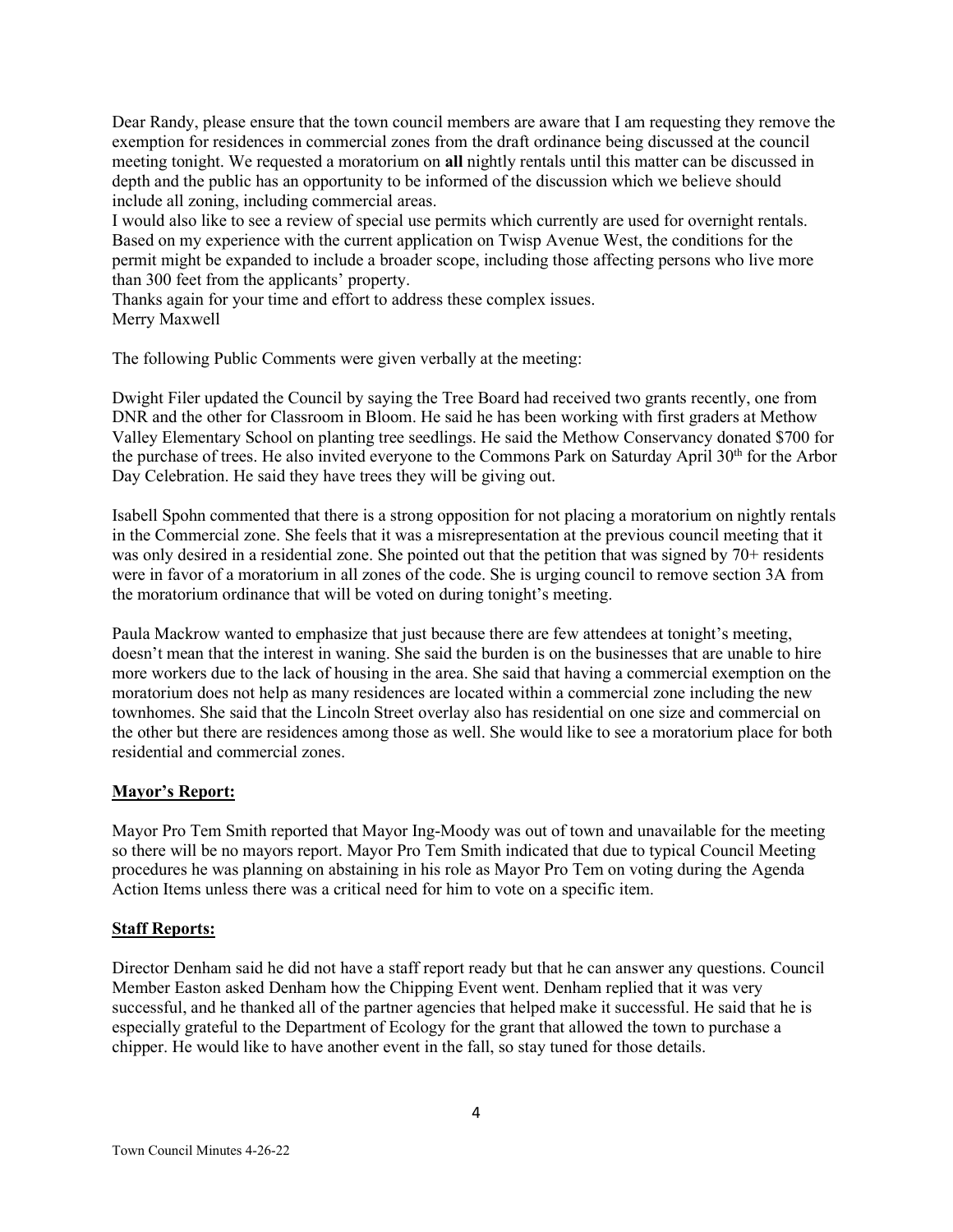Clerk/Treasurer Kilmer gave a financial update on the Civic Building loan and said the town had to decide by May 11 to move forward or not. He said they chose option D and will be continuing on with that.

Chief Budrow stated that now that it's spring, with more people in the valley, there have been a lot of thefts happening. He urged residents to check their storage units as they have seen an uptick in crime specifically at the local storage unit locations. He said Zumiez will be back in town and the Sunflower Race will be bringing many visitors to the area and would like everyone to stay vigilant.

#### **Committee/Commission/Board Reports:**

Council Member Caswell attended the Public Works Committee meeting where they discussed the need to replace the basketball backboards at the Twisp Park with ARPA funds as well as potentially repairing or reconstructing the bandshell. He said they discussed the street overlays up on Isabella Ridge and also talked about increasing water/sewer connection fees in the future to keep up with the cost of maintenance. He said they spoke about the Civic Building and the 3<sup>rd</sup> Ave projects in conjunction with the Plaza. He said they are looking at some cost overruns. Council Member Smith clarified that there were many aspects of the Civic Building project that were removed from the final construction contract in 2021 to stay within budget that were going to need to be resolved by the town through separate contracts and potentially with other funding sources, and that the issue is not necessarily about cost. The Plaza and 3rd avenue improvements were identified for a Complete Streets grant, but only the  $3<sup>rd</sup>$  Ave project was awarded Complete Streets funding this year. As has been anticipated, at this time decisions about how to fund and finish the Plaza need to be decided so the Civic Building project can be completed.

Council Member Studen said he attended a bike ride on Saturday with members of the Parks and Recreation Commission and community members to ride the trails on the updated plan. He reported that the Parks and Recreation Commission met on Monday to receive public input from the community. He said it was disappointing to see only 2 people had commented and 3 people were in attendance. He said some of the comments that were received were to solicit more feedback, do a walking audit focusing on pedestrian access, check with WSDOT for pedestrian funding, and for someone to attend the State Trails Conference that is held each year.

Council Member Auburn announced that there is a Public Hearing on Thursday April 28<sup>th</sup> at 4pm during the Planning Commission meeting for the Twisp Townhomes. She invites anyone to attend to comment or to hear more about the project.

Council Member Easton attended the Twisp Chamber of Commerce Meeting where he said that TwispWorks received \$9000 in emergency funds and will provide grants to businesses that are going to be doing firewise projects or need it going into fire season. He said the investment network approved one new business and there is an offer to buy another business. He said the Housing Investment network needs funding. There is a Sunflower Relay coming up where 1200 runners have signed up and the Chamber of Commerce will have a booth there for visitor information. The Spring Art Walk is coming up on May 14<sup>th</sup> that will include Glover Street, TwispWorks, and the Community Center. Easton also reported that he met with Mayor Ing-Moody, Planner Danison, Council Member Studen, and Winthrop's Planner Rocklynn Culp to discuss the HAPI grant for \$25,000. He said the application for the grant has been submitted and will know more later.

Mayor Pro Tem Smith reported that he attended the Finance Committee meeting where they discussed the purchase note offer on the bank loan that Clerk Kilmer spoke about in his earlier staff report. He said they also discussed the ARPA funds and the budget amendment that are on the agenda for tonight.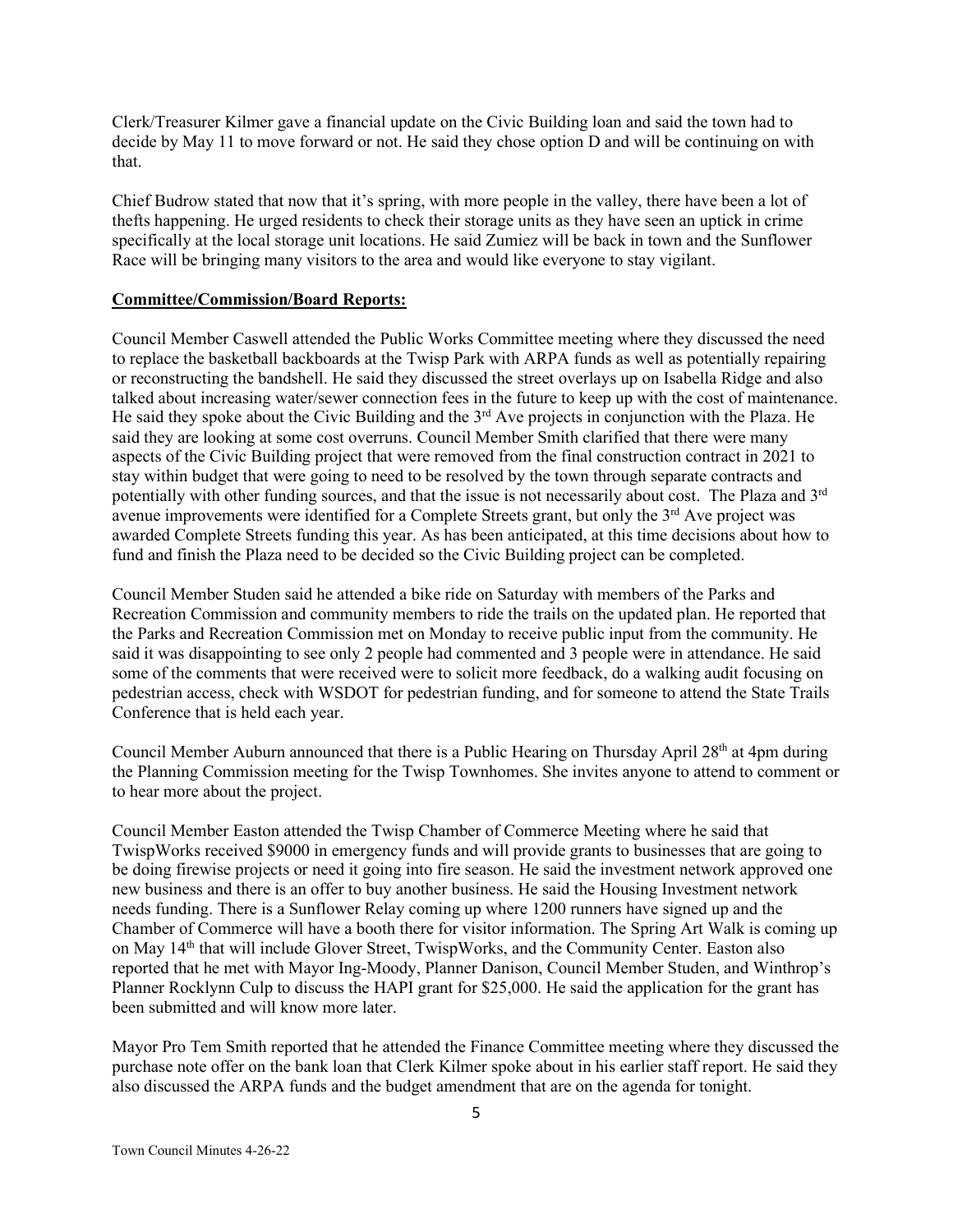## **OLD/NEW BUSINESS:**

## **Discussion/Action: Ordinance #785 – Nightly Rental Moratorium:**

Mayor Pro Tem Smith stated that the ordinance that is being discussed tonight is for the Nightly Rental moratorium that was discussed at previous council meetings. He said it was drafted by the Town's attorney with the exceptions that were requested from council. He asked if anyone would like to bring him up to speed since he was not in attendance of the previous meeting where the exceptions were discussed, and he has some procedural questions to ask.

Council Member Easton made a motion to adopt Ordinance #785 with Section 3A pertaining to moratorium exceptions in designated commercial zones removed from the drafted ordinance. Council Member Studen seconded the motion and further discussion ensued.

Council Member Caswell asked Council Member Easton if the amended language will satisfy his desire to have a blanket policy prohibiting nightly rentals. Easton answered that it does satisfy his desire to prohibit nightly rentals in both the commercial and residential zones, although he didn't want any exceptions. He said that since the citizens didn't mention the exception of owner-occupied premises, then he would be ok with allowing that. Caswell responded by saying he is happy to support the motion.

Council Member Auburn stated that she feels this discussion is more about the zoning regulations where the commercial zone overlaps residential zones by allowing residences inside the commercial zone. She said that if it were really a residential area with homes it should not necessarily be zoned commercial. She would like to see more research done on the appropriateness of current zoning with regard to residential areas in commercial zones. She agreed that she would be happy to support the motion due to the current overlapping of zones.

Mayor Pro Tem Smith asked a clarifying question if an investor wanted to come to town and develop a hotel/motel, would they be subject to the moratorium since it would limit them in commercial zones? Council Member Easton said he thinks that "no it would not be the same as the moratorium." Council Member Studen said that it could easily be interpreted that hotel/motel development would be prohibited. He doesn't think it should prohibit investors from building though. Council Member Studen also wanted to explain that his position and main intent on enacting a moratorium was to prevent existing residential homes from converting to nightly rentals and his previous decision at the last council meeting for having commercial as an exception was reconsidered based on the public input received.

Mayor Pro Tem Smith asked Clerk Kilmer if he thought the Ordinance would have to be changed and reviewed by the attorney prior to adoption and Clerk Kilmer thought that it would likely be ok to just strike the section 3A out at this time and he will send the edited version to the attorney to ensure that the edits didn't change his legal approval of the Ordinance. If the attorney said it needs to be re approved then it can happen at a later meeting.

After the discussion the motion to adopt Ordinance #785 as amended was approved by the Council with Mayor Pro Tem Smith abstaining.

## **Discussion/Action: Ordinance #786 – Budget Amendment 2022:**

Council Member Easton moved to approve Ordinance #786 as presented. Council Member Auburn seconded the motion and it passed with Mayor Pro Tem Smith abstaining.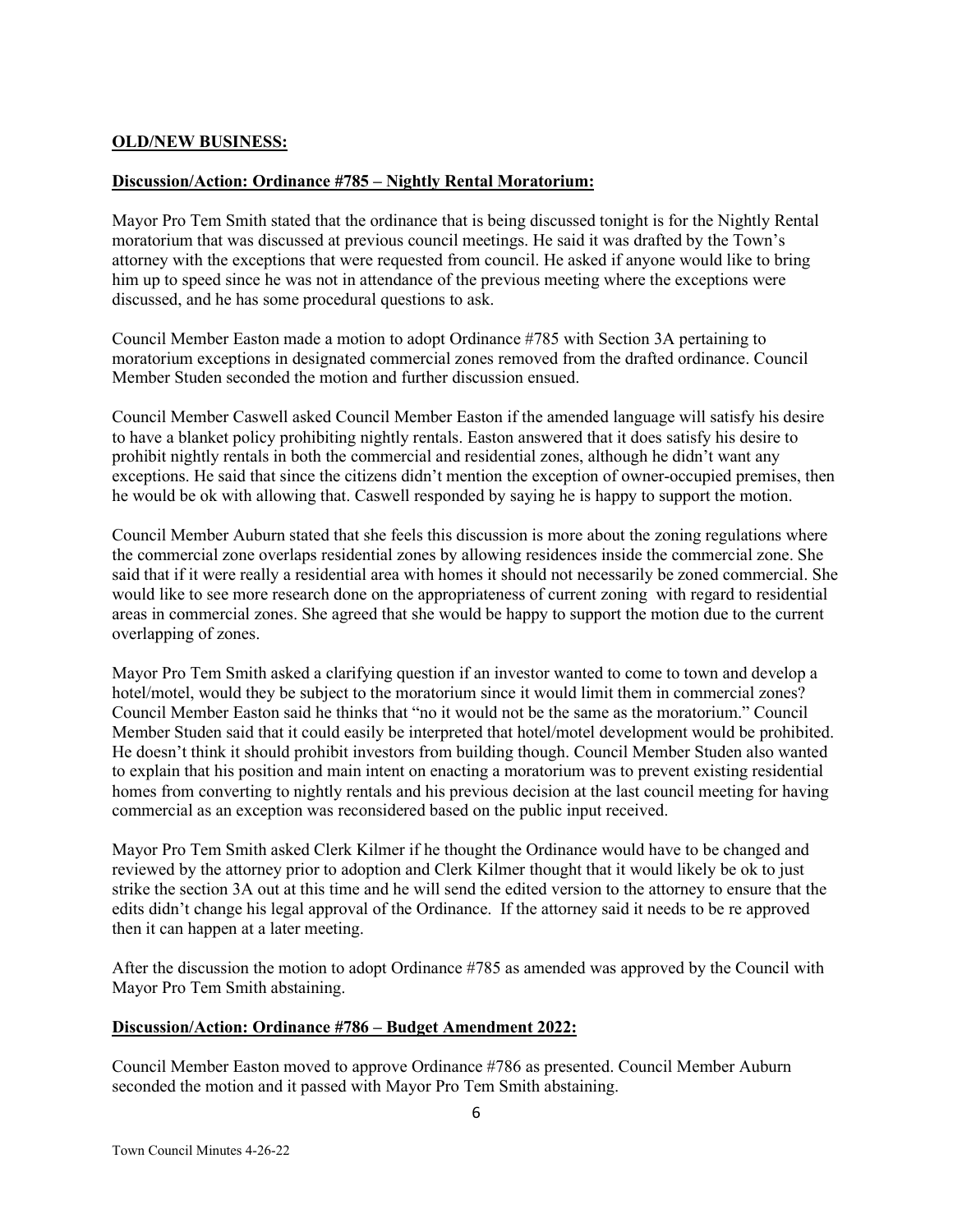# **Discussion/Action: TIB Bid Authorization – Cascade Loop Grind & Overlay:**

Director Denham said that the Cascade Loop is in the Industrial area and is in bad need of repair. He said this is the third year in a row that the town has applied for the grant, and he thinks that it's finally been noticed that this is an important project for the town. He is pleased with a 100% grant, awarded for the project.

Council Member Studen moved to approve the TIB Bid Authorization as presented. Council Member Caswell seconded the motion and it passed with Mayor Pro Tem Smith abstaining.

## **Discussion/Action: Task Order Authorization – Safe Routes Grant – Pedestrian Improvements:**

Director Denham explained that this grant opportunity is new and would like to able to have the opportunity to apply. He said that since Blue Star Coffee has moved to a new location, and with the future development of the Twisp Townhomes, there are issues with pedestrians attempting to cross the street to the other side of the road. Currently there is a sidewalk that goes along the south side of the highway but there is a need for one on the north side of the highway for pedestrian access. He said that this project is not currently on the STIP, but that it doesn't have to be until the grant application is submitted. He would like to direct T-O Engineers to start the process, so we are ready for application submittal. After much Council discussion, Director Denham stated that he is going to ask T-O to work on Alternative A and Alternative B and possibly ask about completing the project in two phases so that the town could have the pedestrian crossing and then an option for the pedestrian bridge at a later date.

Council Member Studen moved to approve the Task Order Authorization to T-O Engineers with keeping the options open as much as possible. Council Member Easton seconded the motion and it passed with Mayor Pro Tem Smith abstaining.

## **Discussion/Action: ARPA Funds Request:**

Chief Budrow said that due to the recent vandalism on the new Sports Complex, he was tasked with finding surveillance equipment that would sufficiently cover the entire complex. He is asking for approval for \$8,445.96 from ARPA funds to cover the cost of the equipment. Director Denham said that during a school project with a student, it was noticed that the current basketball backboards and hoops were cracked and deemed unsafe to reinstall at the Twisp Park. Denham is asking for approval to use ARPA funds to replace the backboards for \$3,056.89.

Council Member Easton moved to approve the use of ARPA for the two requests as presented. Council Member Caswell seconded the motion and it passed with Mayor Pro Tem Smith abstaining.

## **Discussion/Action: Arbor Day Proclamation:**

The Arbor Day Proclamation will be read aloud at the Arbor Day Celebration at the Commons Park on Saturday April 30<sup>th</sup> by Council Member Caswell.

Council Member Caswell moved to approve the Arbor Day Proclamation as presented. Council Member Auburn seconded the motion and it passed with Mayor Pro Tem Smith abstaining.

## **Consent Agenda:**